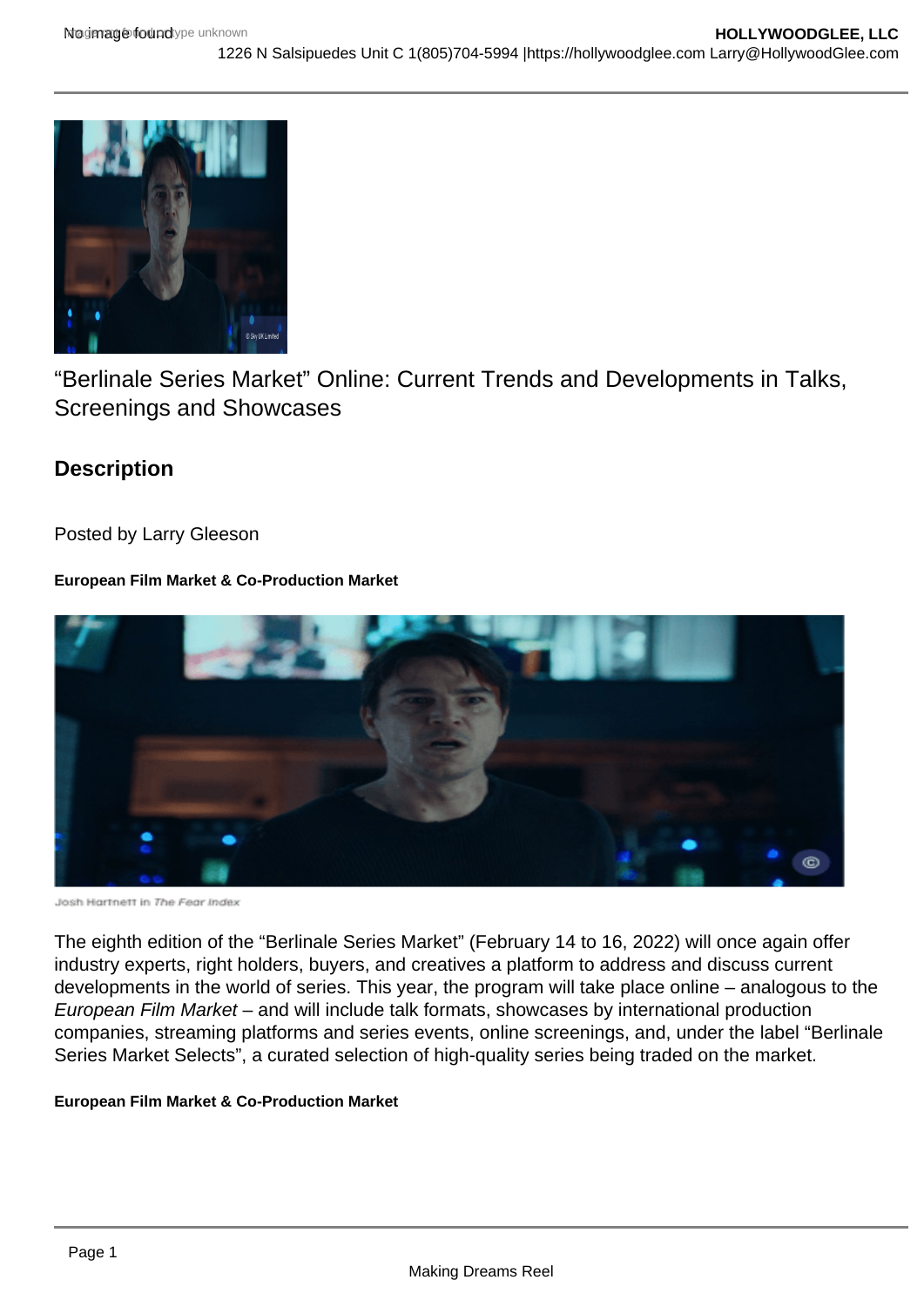## Dennis Ruh

EFM director Dennis Ruh: "The 'Berlinale Series Market' has developed into an integral part of the EFM, reflecting the growing diversification of our exhibitors' sales and promotion portfolios. What we offer here helps us to create more visibility for serial content. Successfully introduced last year, the label "Berlinale Series Market Selects" has contributed significantly to this. I am especially pleased to note that we will be able to present a very international, varied selection this year. Through the conference programme, we will also offer our professional audience the chance to take a look at current developments in the industry."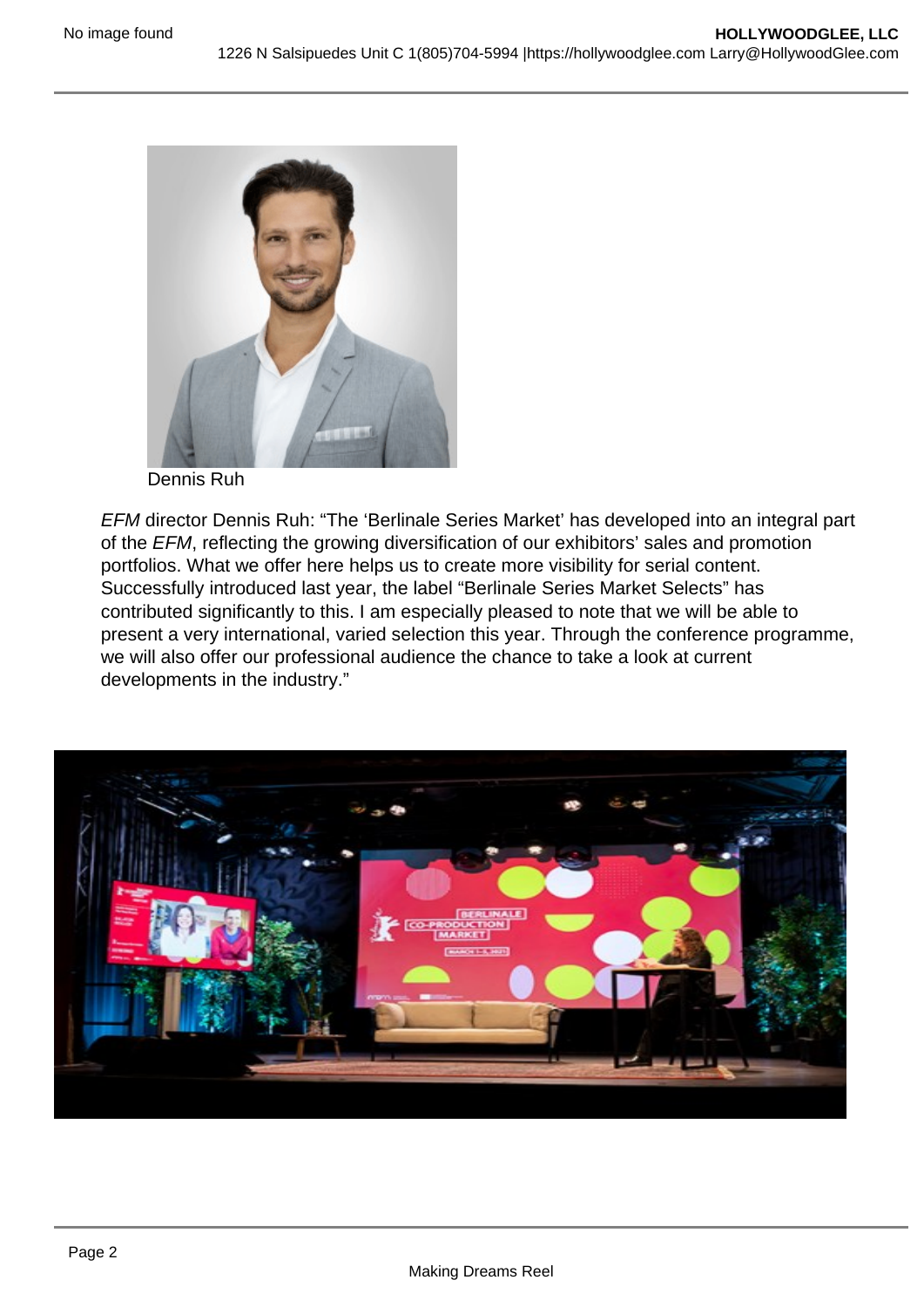## **The Talk of the Town in the Series Industry**

The "Berlinale Series Market's" conference program deals with current trends in the series business. The opening panel "MISSION: EUROPE. How Local Markets Muscle Up" co-hosted by the Film- und Medienstiftung NRW delves into the varying perspectives of streamers, local TV stations as well as producers regarding European streaming business strategies.

Acclaimed directors **Lone Scherfig** (Berlinale Special 2009: An Education; Silver Bear 2001: Italian for Beginners; Competition 2019: The Kindness of Strangers) and **Daniel Burman** (Silver Bear 2004: El abrazo partido; Panorama 2016: El rey del once) have been invited to the Berlinale along with their series The Shift and *Iosi, el espía arrepentido*, respectively. Our format "In Conversation with Lone Scherfig & Daniel Burman: From Film to Series" will take a look at their career paths from film director to series-maker and reveal some of their experiences with these different forms of content creation.

A round of talks entitled "When the Power Shifts – A New Era for Producers?" – co-hosted by Medienboard Berlin-Brandenburg – will discuss the ever louder demand for investment commitments in local markets by major streaming services, which already exist in France, for example, and also ask how this would alter the production companies' role in the series sector.

The African series landscape, in which female authors, in particular, have a large share of the emerging market, will be the focus of the panel "Shaping a New Market – African Female Talent". The question of whether women in Africa have succeeded in obtaining the same conditions as their male colleagues will be discussed here. Finally, the "Berlinale Series Market" will also be addressing the issue of inclusion: For the first time, the "Berlinale Series Market" co-hosts a two-part talk series with Series Mania debating whether and how talented individuals with disabilities are represented and included in the series industry, both in front of and behind the camera and to what extent they are able to contribute their own stories and perspectives. Subsequent to the opening in Berlin, the topic will be continued in the conference format in Lille.

An official part of the conference program, a half-day summit on Wednesday, February 16, co-hosted by Variety presents three top-class cast talk formats.

The showcase "Up Next: Germany" presents current and upcoming series projects from Germany. These include, for instance, the prominently cast comedy Greenlight – German Genius (W&B Television, Warner TV Comedy, CAB Film, Macadamia & Mothermilk, BBC Studios Germany, Studio Babelsberg), the action series Kleo (Zeitsprung Pictures, Netflix) focusing on the Stasi-killer of the same name, the German-Israeli thriller Munich Match (Amusement Park Films, Sky, CBS Studios) centering around a threat on a friendly game fifty years after the Munich massacre during the Olympics, as well as the high-end documentary series Reeperbahn Special Unit 65 (Gebrüder Beetz, NDR, WDR, SWR, rbb, SHE).

## **Screening Programme: Highlights from the World of Serial Narration**

After a successful first edition in 2021, the "Berlinale Series Market Selects" will be entering their second year with a total of 14 program slots. Series from four continents have been selected, including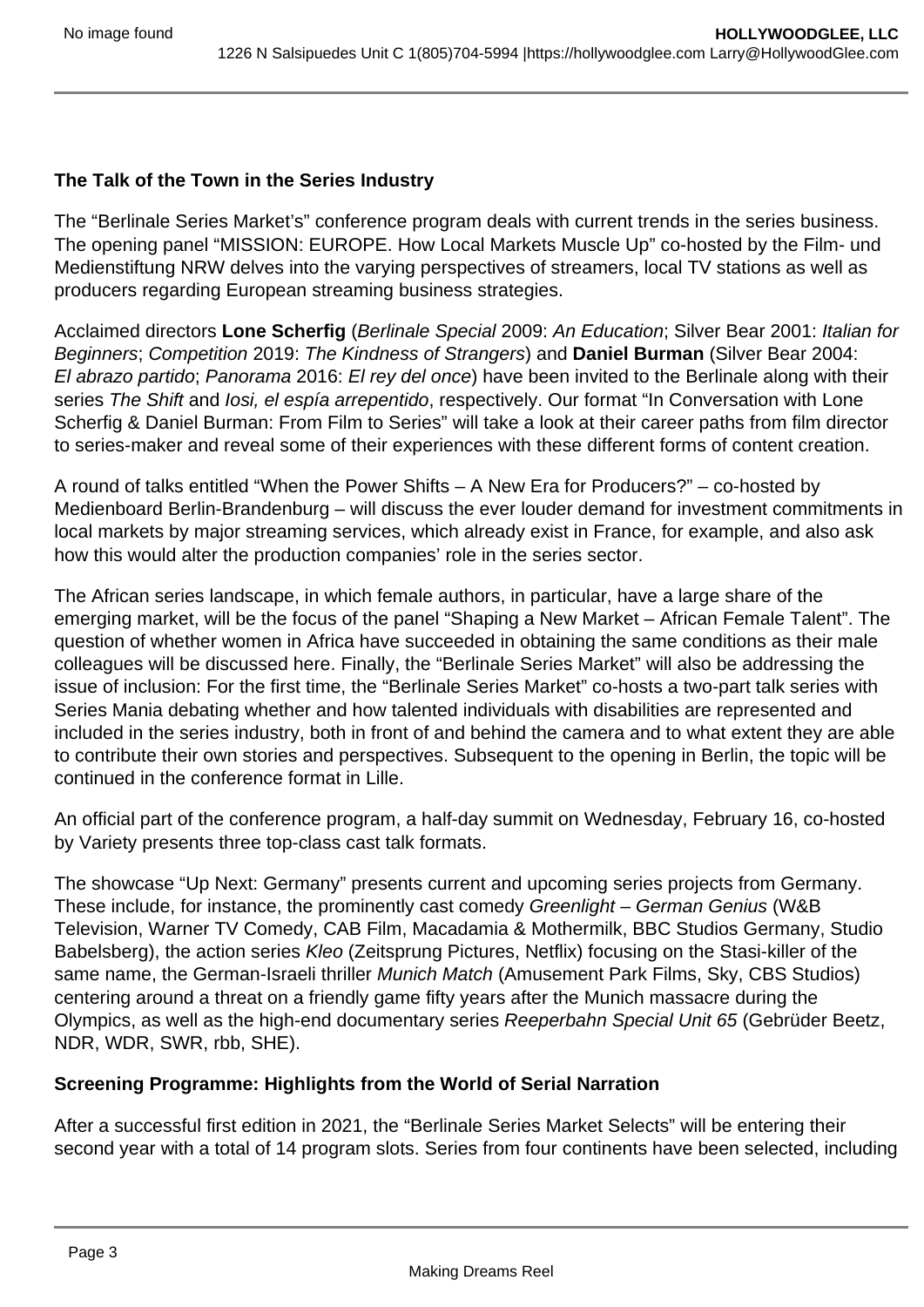from Brazil, South Africa, Israel, Russia, and two German productions: **ZERV**, staged by director Dustin Loose and starring Nadja Uhl and Fabian Hinrichs as an unequal team of East-West investigators, and **Oh Hell**, starring Mala Emde as an unconventional dreamer in search of meaningfulness.

The short-form program presents no less than three French series: **Diana Boss**, the second season of **Parlement**, and **About Last Night ...**; these are complemented by the impressively acted drama **Fredløs**. Other program highlights include the Swedish music drama **Harmonica**, co-developed and acted by Josephine Bornebusch and Jonas Karlsson, the Portuguese social study about empowerment, **Vanda**, **Šutnja** from Croatia about a web of corruption and human trafficking, and **The Fear Index** with Josh Hartnett as a genius billionaire.

The "Berlinale Series Market" is a joint initiative of the European Film Market, the Berlinale Co-Production Market, and Berlinale Talents, organized in close cooperation with the Berlinale Series. The official main partner of "Berlinale Series Market" is the Film- und Medienstiftung NRW and is also funded by Medienboard Berlin-Brandenburg.

## **"Berlinale Series Market Selects" 2022**

**Crna svadba** (Black Wedding) Serbia Creators: Nemanja ?iprani?, Strahinja Madžarevi? Showrunner: Ivana Mikovi? Director: Nemanja ?iprani? with Uliks Fehmiu, Jelena Djoki?, Nikola Kojo Production Company: Firefly Productions Broadcaster: Superstar TV, Radio Television of Serbia World Sales: Firefly International 1/10 episodes

While investigating a bloody massacre in a remote village in eastern Serbia, a Secret Service operative, Petar, becomes entangled in the ancient conflict between good and evil – a war that has been raging for centuries.

## **The Fear Index**

England Writers: Paul Andrew Williams, Caroline Bartleet Director: David Caffrey with Josh Hartnett, Arsher Ali, Leila Farzad Production Companies: Left Bank Pictures in cooperation with Sky Studios Broadcaster: Sky World Sales: NBCUniversal Global Distribution 2/4 episodes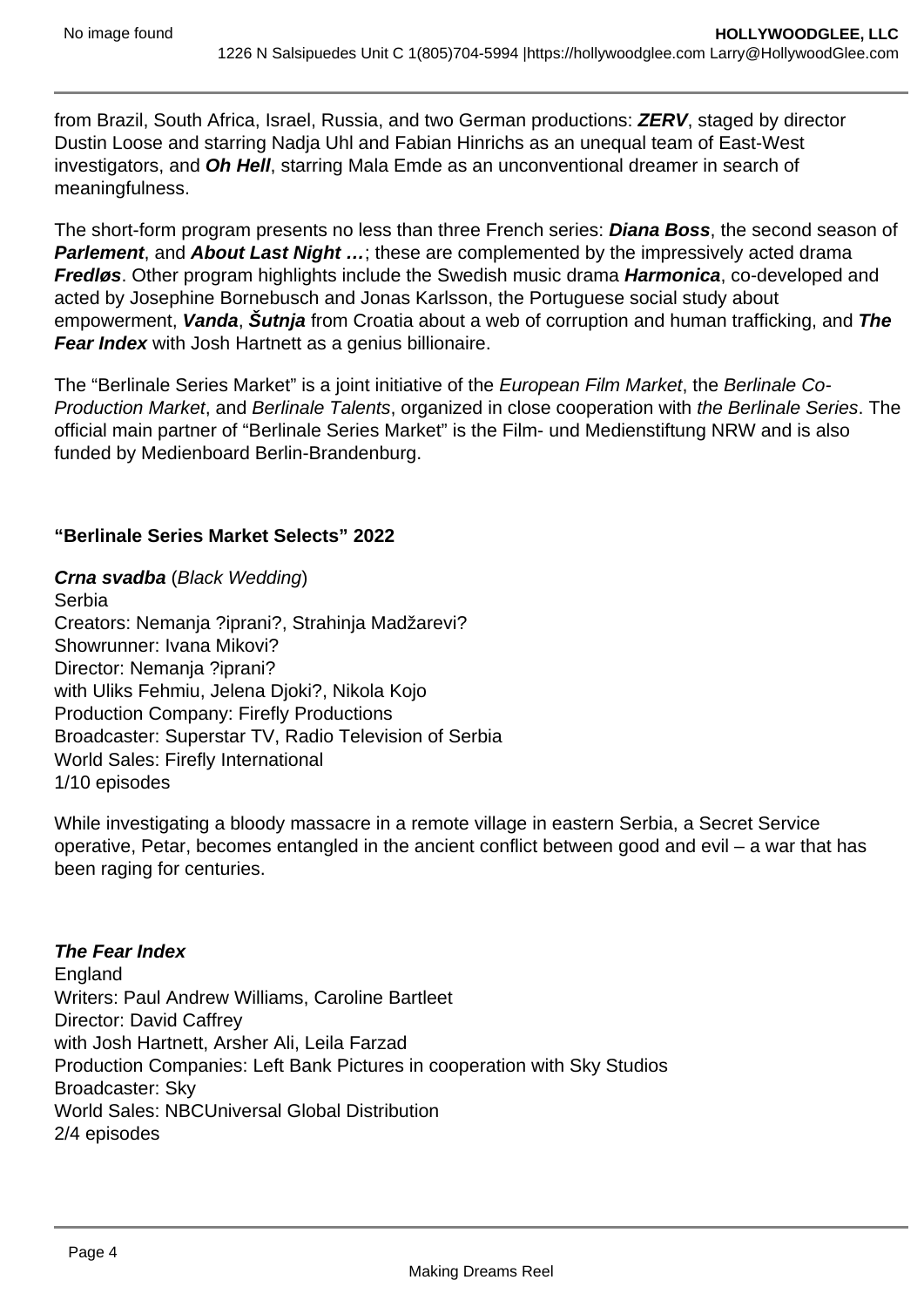Dr. Alex Hoffman (Josh Hartnett) is a tech genius at the peak of his career, who's about to experience the worst 24 hours of his life when a sinister force invades it. A fast-paced thriller based on the bestselling novel by Robert Harris.

## **Filhas De Eva** (A Woman's Fate)

Brazil Creators: Adriana Falcão, Jô Abdu, Martha Mendonça, Nelito Fernandes Director: Leonardo Nogueira with Renata Sorrah, Giovanna Antonelli, Vanessa Giácomo Production Company: Globo Broadcaster: Globoplay World Sales: Globo 2/12 episodes

Stella gets a divorce, Lívia chooses between her career and a manipulative husband, and Cléo frees herself from her mother's clutches – three women trapped in social patterns need to reinvent themselves and discover their inner strengths before they can find personal freedom.

#### **Harmonica**

Sweden Creators: Josephine Bornebusch, Jonas Karlsson Director: Josephine Bornebusch with Josephine Bornebusch, Jonas Karlsson, Eric Ericson Production Company: Warner Bros. International Television Production Sweden Broadcaster: Viaplay World Sales: Nordic Entertainment Group 2/5 episodes

Sixteen years ago, Harry and Monica were living the glitzy life playing big arenas with their band, Harmonica. Now the band has broken up and their marriage is in crisis. When they are invited to play a nostalgia tour, Monica gives Harry an ultimatum. Tour or divorce.

#### **Identifikatsiya** (Identification)

Russia Creators: Vladlena Sandu, Nikita Ikonnikov Showrunners: Valeriy Fedorovich, Evgeniy Nikishov Director: Vladlena Sandu with Lena Tronina, Polina Kutepova, Roman Vasilev Production Company: 1-2-3 Production Broadcaster: Premier World Sales: 1-2-3 Production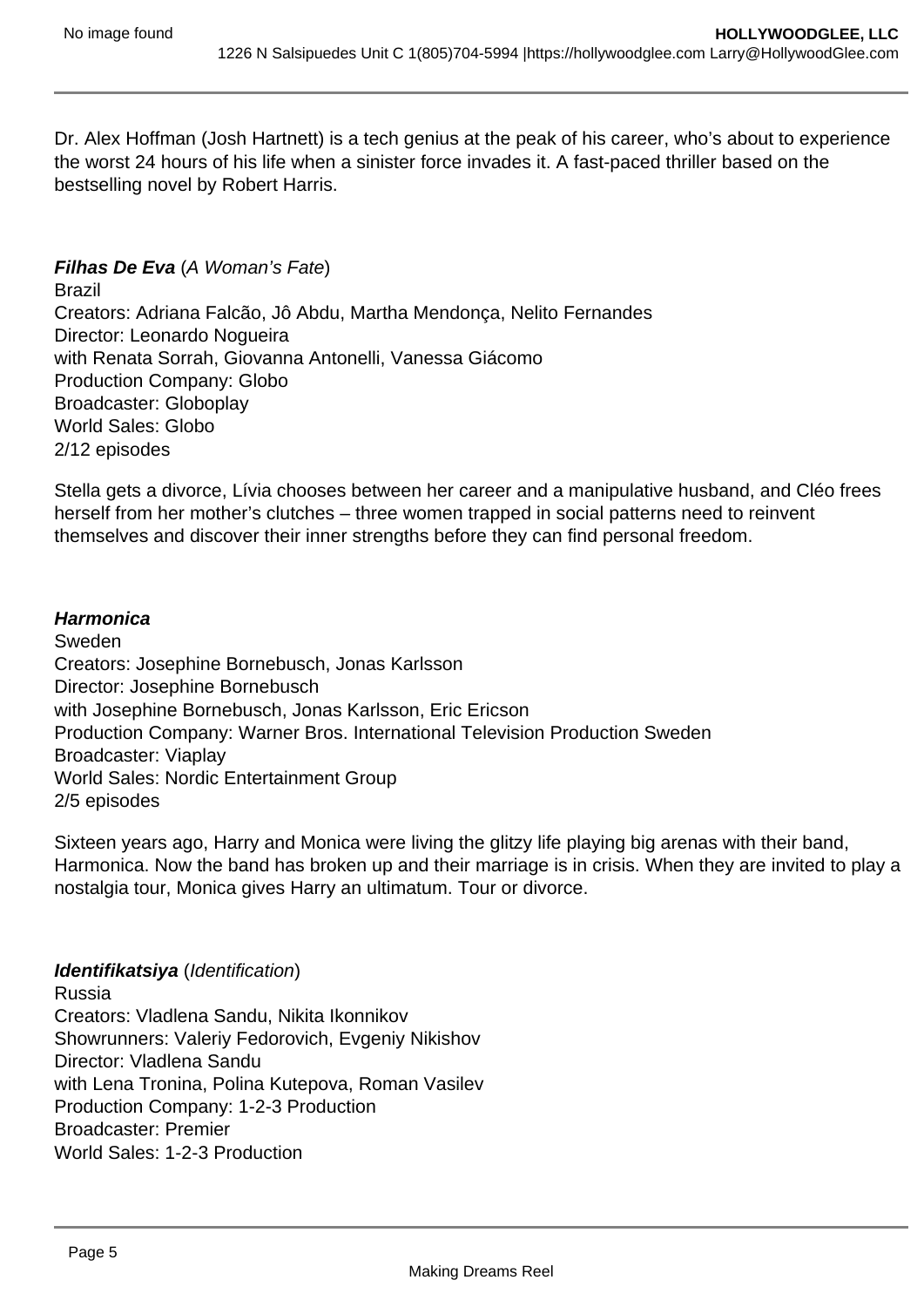## 2/8 episodes

An orphaned girl who has converted to Islam and lives in a local immigrant community, Valeria becomes the main suspect in a murder case at her own wedding. The investigation reveals that her past is no less mysterious than the killing.

**Kfulim S3** (False Flag S3) Israel Creators: Maria Feldman, Leora Kamenetzky, Amit Cohen Director: Oded Raz with Miki Leon, Tali Sharon, Lena Fraifeld Production Company: Spiro Films Broadcaster: Keshet 12 World Sales: Keshet International 2/8 episodes

Following a chemical attack at a party for an Israeli high-tech company in Cyprus, Eitan Koppel flies in to investigate. Sophisticated software quickly identifies three suspects who all have something to hide, but can the data be trusted?

## **Oh Hell**

**Germany** Creator: Johannes Boss Director: Simon Ostermann, Lisa Miller with Mala Emde, Edin Hasanovi?, Salka Weber Production Company: Good Friends Filmproduktions GmbH Broadcaster: Magenta TV, Warner TV Comedy World Sales: Warner TV International 3/8 episodes

24-year-old Helene overpaints reality with her imagination to deal with boredom and family grief. Between fooling her parents with a fake law degree and losing several jobs, an exuberant love story seems just what she needs to get her life back on track.

## **Recipes for Love and Murder**

South Africa Creators: Karen Jeynes, based on a novel by Sally Andrew Showrunner: Thierry Cassuto Directors: Christiaan Olwagen, Karen Jeynes with Maria Doyle Kennedy, Tony Kgoroge, Kylie Fisher Production Company: Both Worlds Pictures Broadcaster: MNET, Acorn TV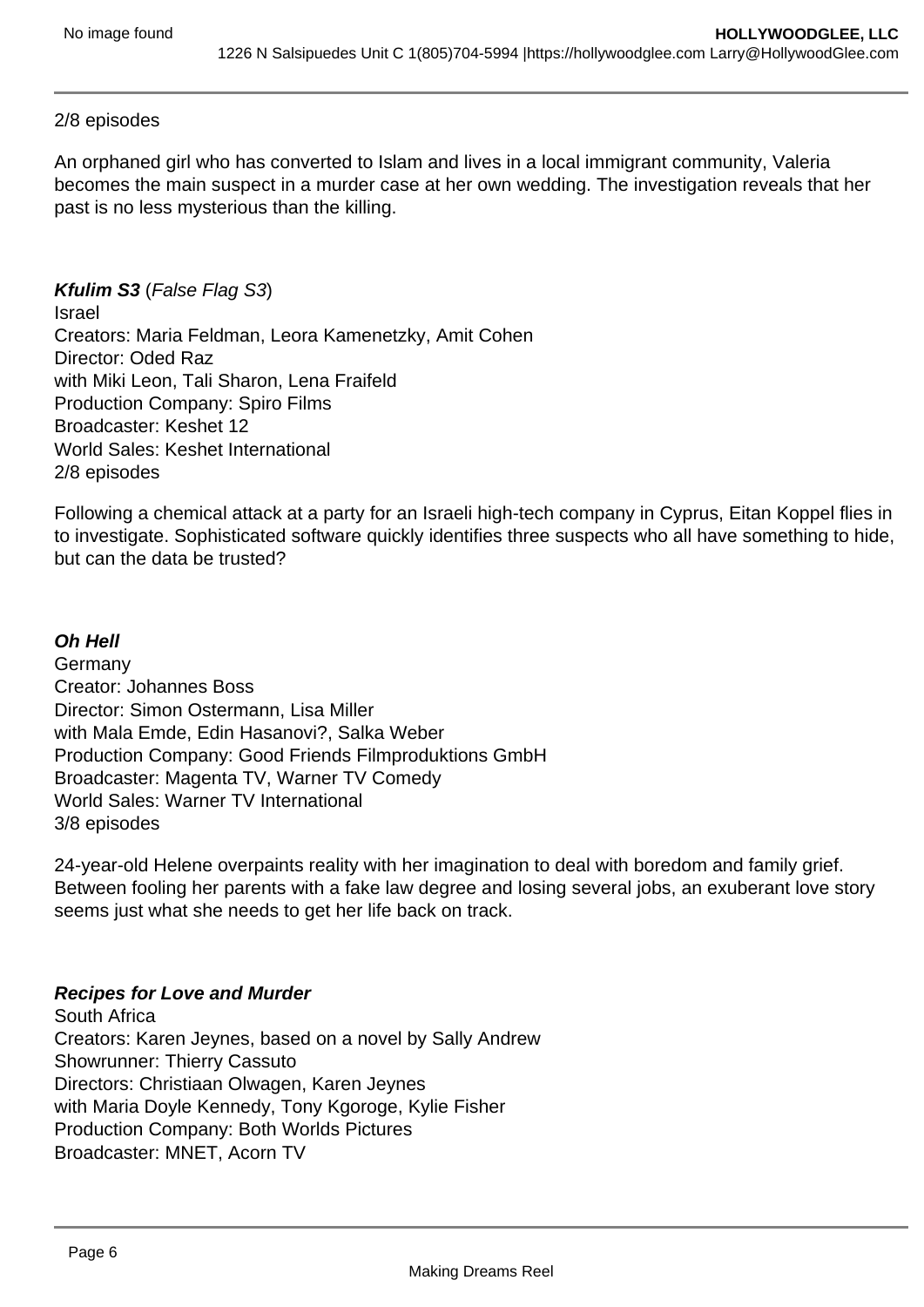World Sales: Global Screen 2/10 episodes

When a woman who sought her help is found dead, Tannie Maria and her colleague, rookie journalist Jessie September, spring into action, determined to solve the murder in South Africa's Karoo region. But all too soon, a second murder is discovered.

#### **Storm Lara**

**Belgium** Creator: Daan Gielis Director: Kadir Ferati Balci with Ella Leyers, Wouter Hendrickx, Anemone Valcke Production Company: A Private View Broadcaster: Streamz World Sales: Keshet International 4/4 episodes

When ice-cool, late-night radio DJ Lara receives a call from suicidal Suzy, a grueling game of cat and mouse unfolds; soon it seems that Suzy is holding all the cards. Lara realizes it's time to take a decision and end the game.

**Šutnja** (The Silence) Croatia, Ukraine Creators: Marjan Alcevski, Miodrag Sila, Nebojsa Taraba, Dalibor Matani? Showrunners: Miodrag Sila, Nebojsa Taraba Director: Dalibor Matani? with Kseniya Mishina, Goran Bogdan, Darko Milas Production Companies: Drugi plan and HRT in coproduction with Beta Film, Star Media, OLL.TV and ZDF/ARTE Broadcaster: HRT, OLL.TV World Sales: Beta Film 1/6 episodes

When the body of a young girl washes up on a riverbank in Croatia, a police detective, a reporter, and the wife of a politician are sucked into a dark case that isn't at all what it first seems.

#### **Trom**

Denmark, Faroe Islands Creator: Torfinnur Jákupsson Showrunner: Torfinnur Jákupsson Directors: Kasper Barfoed, Davið Óskar Ólafsson, Peter Ahlén (co-director) with Ulrich Thomsen, Maria Rich, Olaf Johannessen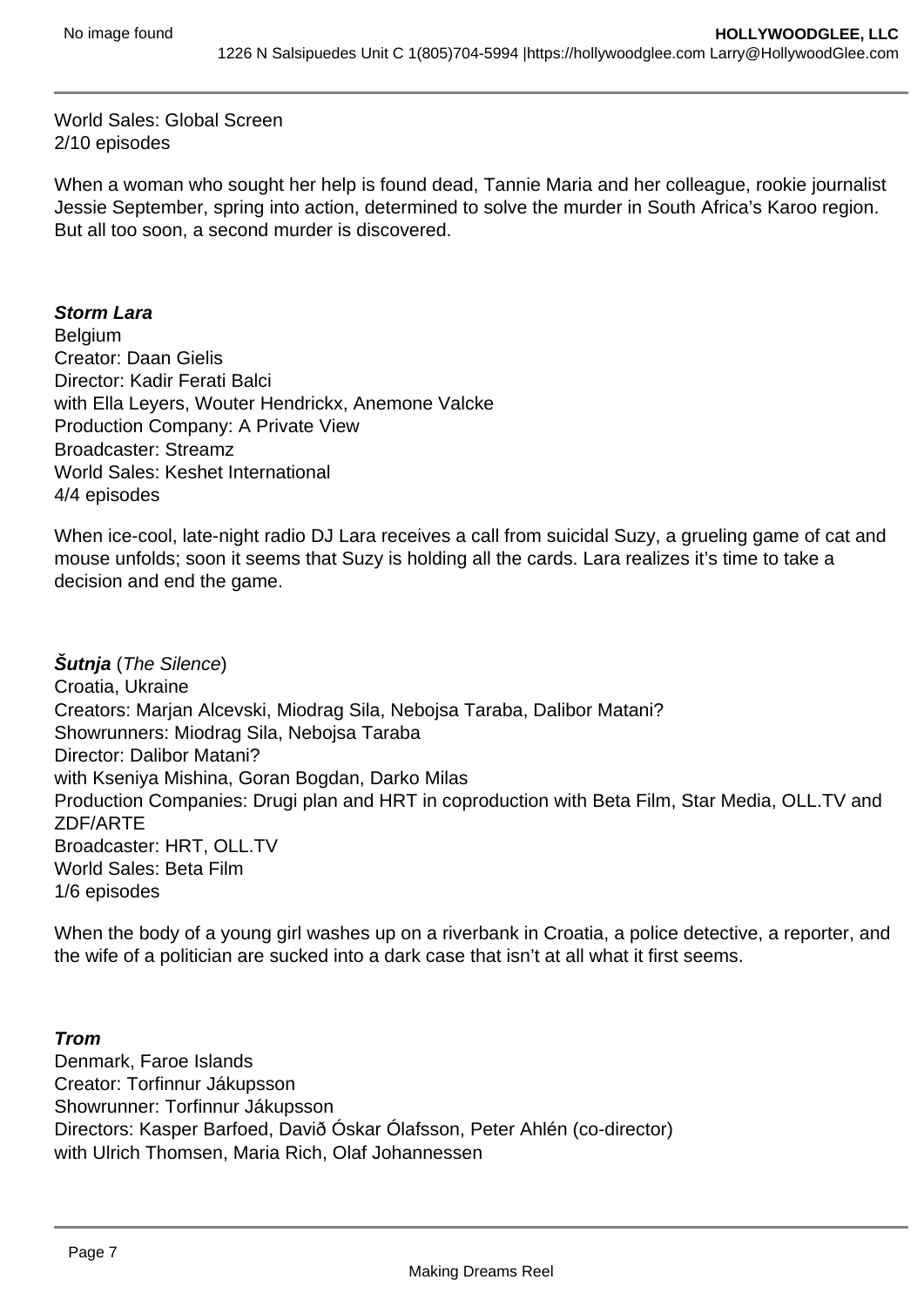Production Companies: REinvent Studios, KYK Pictures Broadcaster: Viaplay, DR World Sales: REinvent International Sales 2/6 episodes

Journalist Hannis receives a panicked message from Sonja, an animal rights activist, saying that her life is in danger. After returning home to the Faroes, he discovers Sonja's body during a whale hunt. His search for answers uncovers a web of secrets.

#### **Vanda**

Portugal Creator: Patricia Müller Writers: Patricia Müller, Carmen Jimenez Director: Simão Cayatte with Gabriela Barros, João Baptista, Joana de Verona Production Companies: SPi, S.A.; Legendary Television; La Panda Productions Broadcaster: OPTO SIC (Portugal) World Sales: Legendary Television 2/8 episodes

Vanda is a hairdresser living in Lisbon, who suddenly finds herself alone, with no husband or home but with two children to raise in the midst of the financial crisis. With a blonde wig and a toy gun, she takes destiny into her own hands and robs a bank.

**ZERV** (Divided We Stand) **Germany** Producers: Gabriela Sperl, Quirin Berg, Max Wiedemann, Miriam Klein (EP) Writers: Jens Köster, Kim Zimmermann, Gabriela Sperl, Michael Klette Director: Dustin Loose with Nadja Uhl, Fabian Hinrichs, Max Hubacher Production Companies: Gabriela Sperl Produktion for W&B Television in collaboration with Wilma Film for ARD, MDR and ARD Degeto for Das Erste Broadcaster: ARD, MDR, Das Erste World Sales: Beta Film 1/6 episodes

In a newly-united Germany, an Eastern and a Western police officer have to work together to solve a murder, despite their differences – they soon learn that organized criminals from West and East were the first to join forces.

#### **Short Form Block:**

**Diana Boss**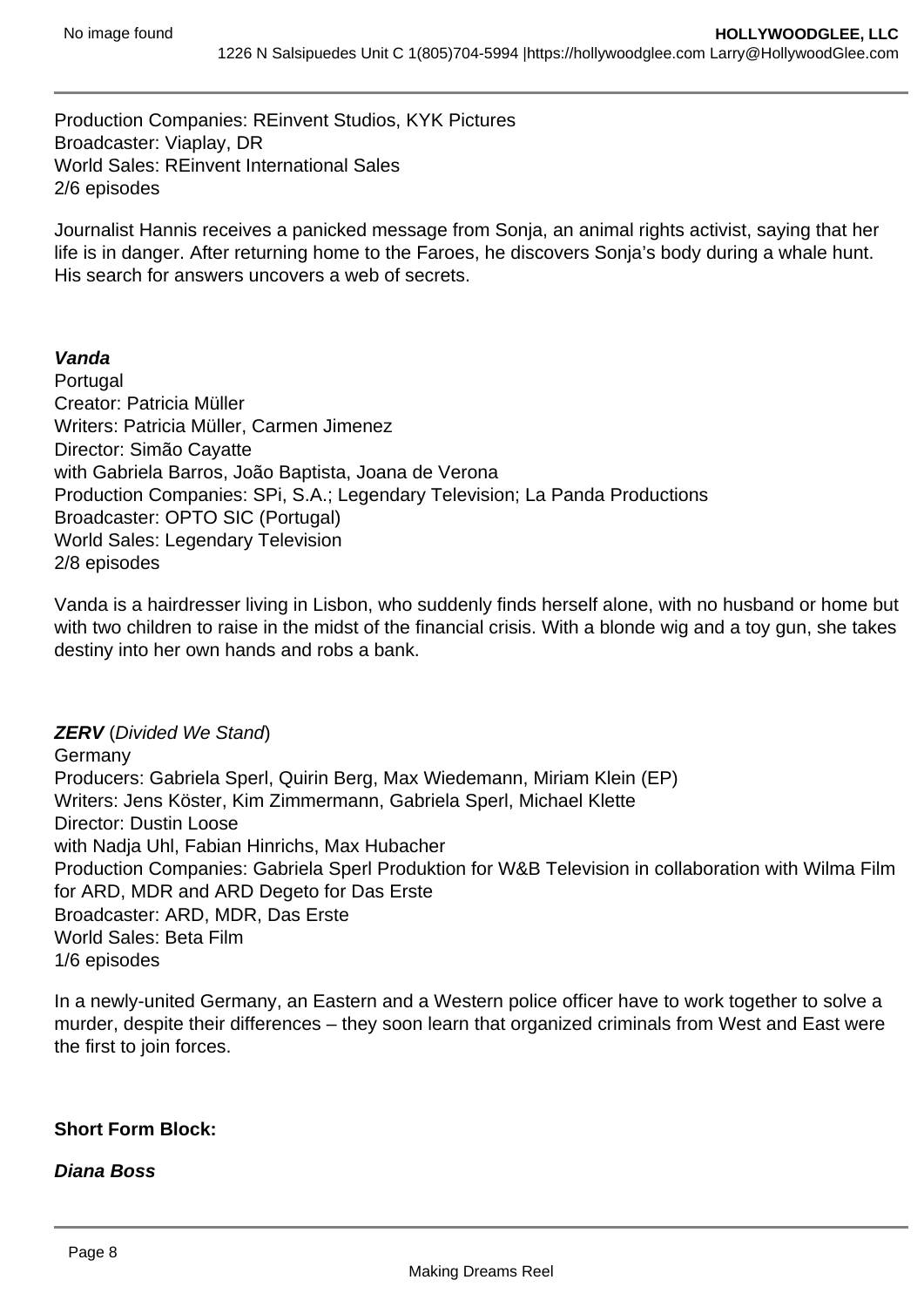France Creator: Marion Seclin Showrunners: Marion Seclin, Niels Rahou Director: Niels Rahou with Moon A, Tokou, Ilan Bergala Production Company: La Belle Télé Broadcaster: France tv slash World Sales: France tv distribution 1/5 episodes

By day, Malika helps defend clients; by night, she becomes Diana Boss, battling with other rappers. In both roles, true to her convictions, she fights the same injustices that she herself is a victim of. To find her place in society, Malika must choose: Law or rap?

**Fredløs** (Outlaw) **Denmark** Creators: Malthe Jagd Miehe-Renard (screenplay), Babak Vakili (screenplay) Director: Laurits Flensted-Jensen with Besir Zeciri, Maria Cordsen, Afshin Firouzi Production Companies: Strong Productions, Splay One Broadcaster: DR World Sales: DR Sales 1/8 episodes

Mohammed is looking for a quiet life with his girlfriend Ida. When he is charged with armed robbery, he is remanded in custody and experiences racism and betrayal. With time, he loses faith in his previous dreams and ambitions.

**Narvalo S2** (About Last Night … S2) France Creator: Matthieu Longatte Writer: Matthieu Longatte Director:Matthieu Longatte with Sandor Funtek, Sofia Lesaffre, Samir Decazza Production Companies: Studiocanal Original, BDF Films Broadcaster: Canal + World Sales: Studiocanal 1/8 episodes

Each episode, inspired by an actual event, features different groups of friends telling each other about their latest crazy antics. A tribute to all those people who sacrifice their dignity so they will have some good stories to tell their mates.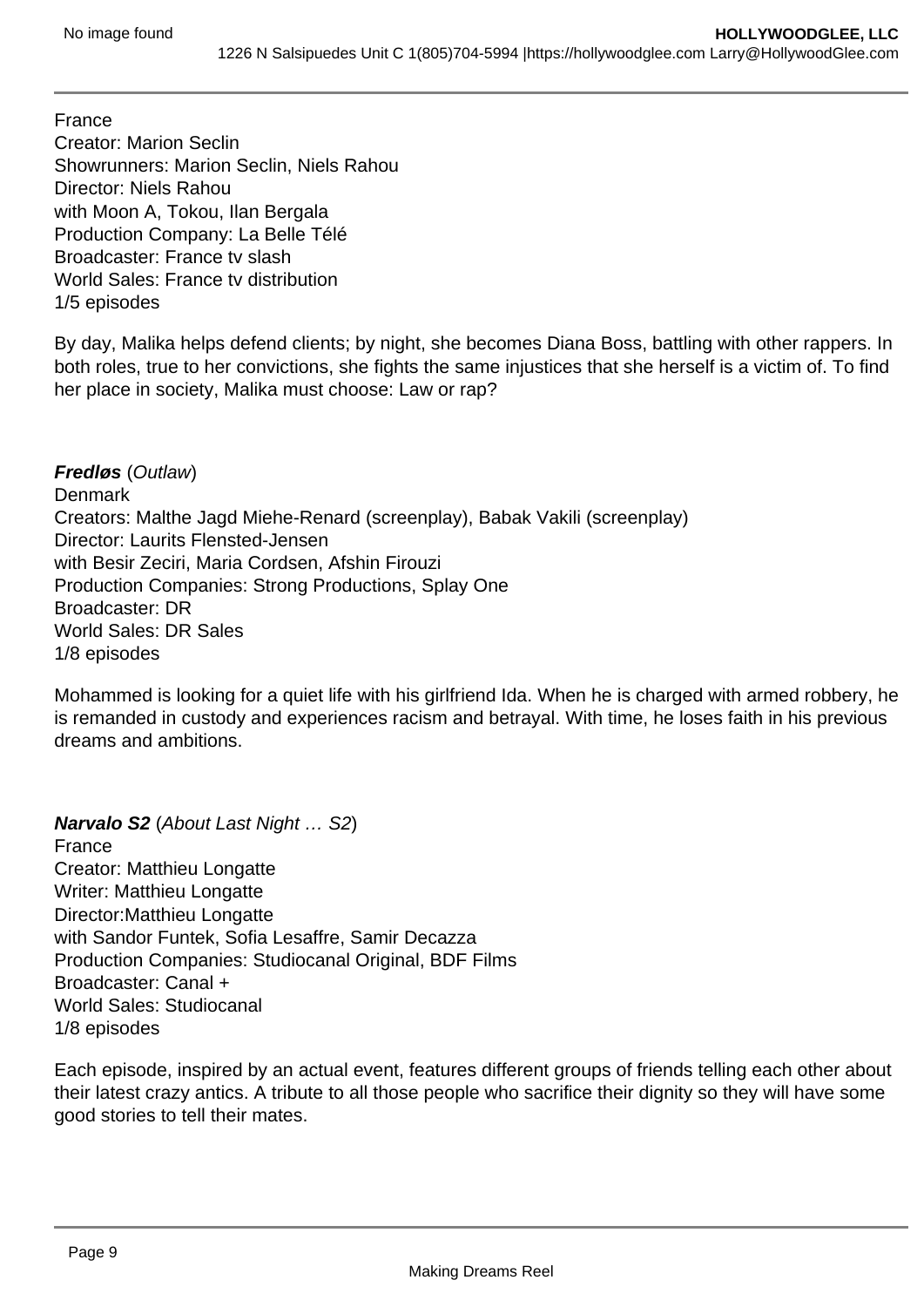Parlement S2 (Parliament S2) France Creator: Noé Debré Showrunner: Noé Debré Directors: Emilie Noblet, Jérémie Sein, Noé Debré with Xavier Lacaille, Liz Kingsman, Philippe Duquesne Production Company: Cinétévé, Artémis Productions, CineCentrum Deutsche Gesellschaft für Filmund Fernsehproduktion mbH Broadcaster: France.tv, WDR, ONE, SWR & StudioHamburg World Sales: France tv distribution 1/10 episodes

Samy, a young parliamentary assistant, arrives in Brussels just after the Brexit referendum. He is obviously not fit for the job. In fact, Samy doesn't know much about European institutions at all, but he hopes to get away with this through wit and cunning…

Until next time, I'll see you at the movies!

(Sourced from Berlinale Press Release)